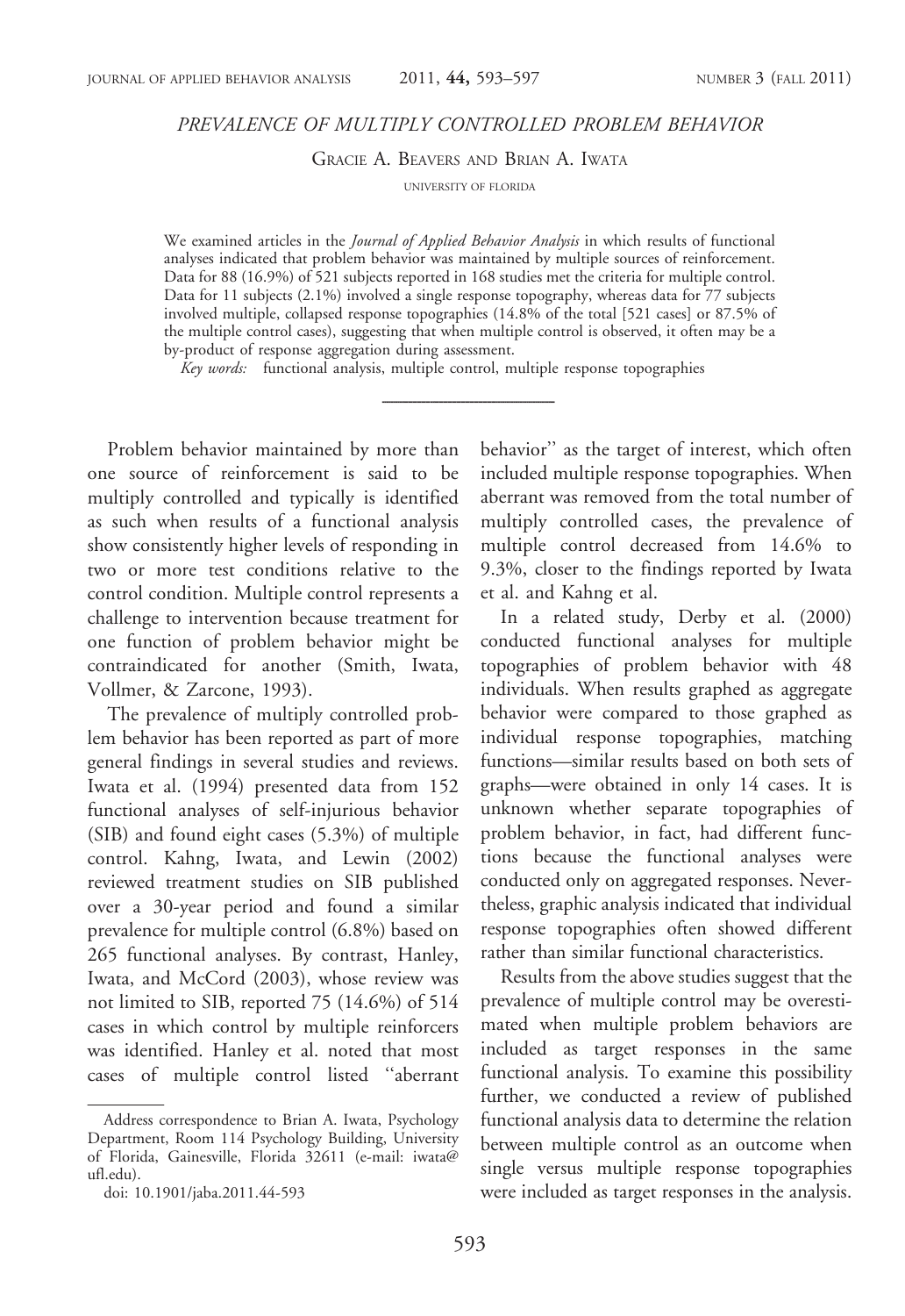### METHOD

We examined articles published in the Journal of Applied Behavior Analysis (JABA) that reported functional analysis data. Other journals were not included, because JABA publishes the vast majority of research on functional analysis (Hanley et al., 2003). All issues published at the time of this review (through Spring 2010) were examined, and all articles meeting the inclusion criteria were included in the analysis.

#### Inclusion Criteria

Studies were included if they contained a functional analysis of problem behavior (e.g., Iwata, Dorsey, Slifer, Bauman, & Richman, 1982/1994) in which (a) antecedent and consequent events were manipulated; (b) tests for social positive reinforcement (Sr+), social negative reinforcement (Sr–), and automatic reinforcement (except when the target behavior was aggression) were included; and (c) a control condition was included as a basis for comparison. We required multiple test conditions because the absence of a test for multiple sources of reinforcement may have resulted in missing one or more functions. Studies in which data were not presented in graphical or tabular form were omitted, and replicate data sets were included only once. If a study presented functional analyses for multiple topographies but also included supplementary graphs for individual topographies (e.g., Richman, Wacker, Asmus, Casey, & Andelman, 1999), only the aggregate graphs were included to avoid adding replicate data sets.

# Single Versus Multiple Response Topographies

Functional analyses were categorized based on authors' descriptions of responses included in the assessment. If the authors listed SIB and aggression as target behaviors, this was counted as an instance of a multiple topography. Similarly, hitting, kicking, and biting others was included as an example because responses

that appear to be a topographical response class (aggression) might not be members of the same functional response class. The same rule applied for functional analyses of multiple forms of SIB (e.g., face slapping and head banging). Thus, in all studies with multiple control outcomes categorized as a single response topography, authors indicated that one specific form of the behavior (e.g., SIB consisting of hand mouthing) was targeted in the functional analysis.

## Evidence of Multiple Control

We analyzed results through visual inspection of the initial functional analysis data and did not consider data from secondary analyses or treatment evaluations, which often included additional test conditions or parametric manipulations. Thus, our interpretation of the initial functional analysis results may not have matched the authors' eventual interpretation in some cases. Functional analysis results were considered to indicate multiple control if higher response rates were observed in two test conditions relative to the control, yielding three combinations: higher responding in test conditions for social Sr+ and social Sr–, higher responding in test conditions for social Sr+ and automatic reinforcement, or higher responding in test conditions for social Sr– and automatic reinforcement. High rates in two social Sr+ conditions (e.g., attention and tangible conditions) were not considered to indicate multiple control because both conditions involve the delivery of social Sr+. High rates in all test conditions (or in all test conditions plus the control) were considered evidence of maintenance by automatic reinforcement. We also recorded the number of response topographies included (single vs. multiple) in the assessment.

# Interrater Agreement

A second reader independently examined each functional analysis in 25.5% of articles that included multiple control outcomes, using the criteria described above. The number of agreements between the two readers' evaluations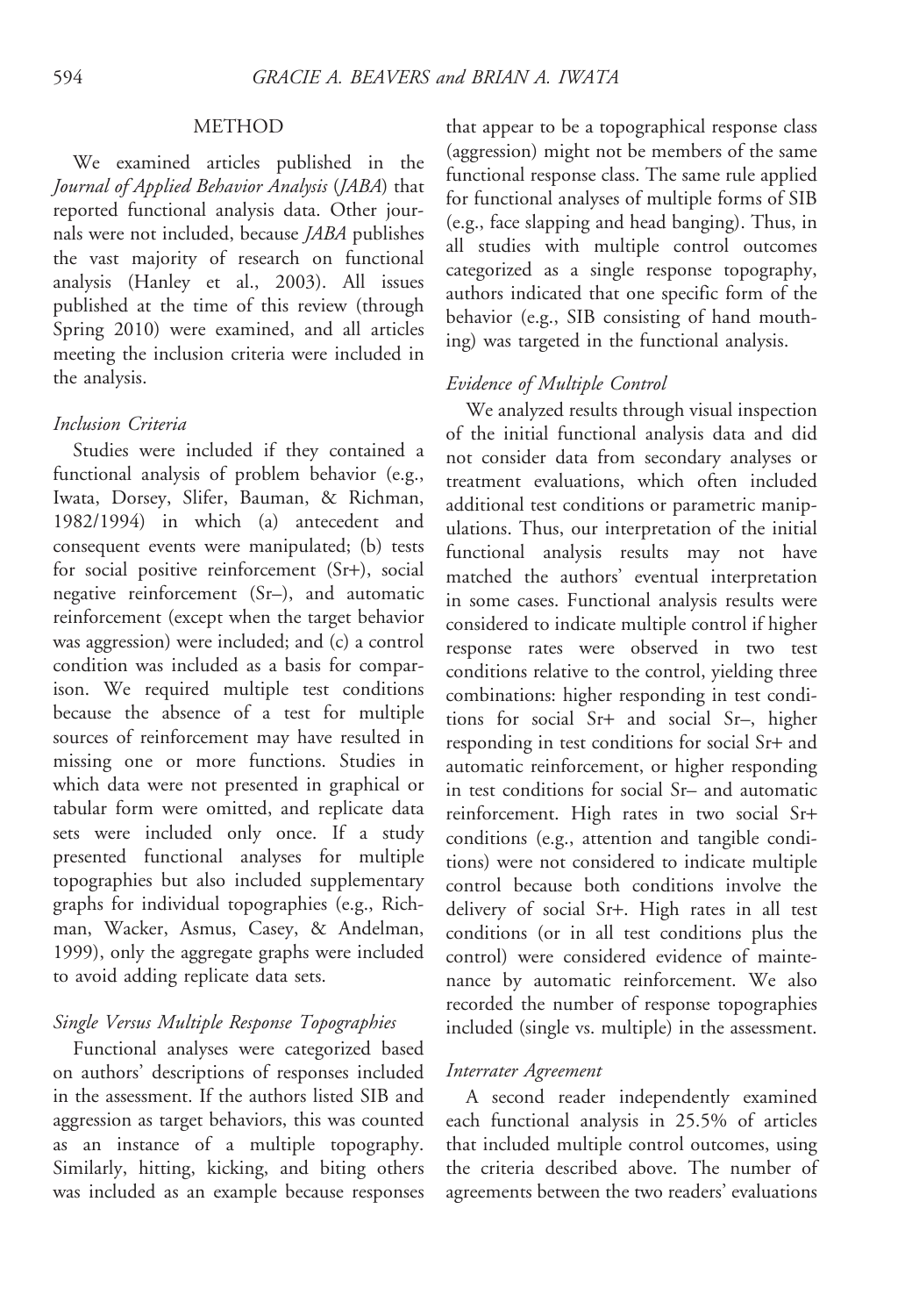was divided by the number of agreements plus disagreements, yielding a reliability score of 92.1%.

## RESULTS AND DISCUSSION

Table 1 summarizes our results. One hundred and sixty-eight articles published between 1990 and 2009 met the search criteria (a complete list is available from the first author) and contained functional analysis data for 521 subjects. Results for 88 subjects (16.9% of the sample) showed evidence of multiple control. Data for 11 of the 88 subjects (2.1% of the sample or 12.5% of the multiple control cases) involved a single response topography, whereas data for the remaining 77 subjects (14.8% of the total sample  $[N = 521]$  or 87.5% of the multiple control cases) involved multiple topographies that were collapsed during assessment. To determine whether this finding was representative of functional analysis outcomes in general, we compared our results to a sample of data indicating that problem behavior was maintained by a single source of reinforcement (non-multiple-control cases). We examined the first single-function analysis in each issue of JABA from which an article was included in our search. This yielded 66 functional analyses, of which 38 (57.6%) and 28 (42.4%) targeted multiple and single response topographies, respectively. Thus, a majority of single control functional analyses also included multiple response topographies. However, the proportion of multiple control cases with multiple response topographies (87.5%) greatly exceeded both the proportion of multiple control cases with a single response topography (12.5%) and the proportion of single control cases with multiple response topographies (57.6%). Thus, although it is somewhat common practice to include multiple response topographies in the same functional analysis, this practice may increase the likelihood of obtaining outcomes that indicate multiple control.

Table 1 Prevalence of Multiply Controlled Problem Behavior

|                                                                    | Number<br>of cases | Percentage |
|--------------------------------------------------------------------|--------------------|------------|
| Total subject sample                                               | 521                |            |
| Multiple control (all cases)                                       | 88                 | 16.9       |
| Single response topography                                         | 11                 | 2.1        |
| Multiple response topographies                                     | 77                 | 14.8       |
| Combined functions identified <sup>a</sup>                         |                    |            |
| Social Sr+ and social $Sr-$                                        | 69                 | 78.4       |
| Social Sr+ and automatic Sr                                        | 11                 | 12.5       |
| Social $Sr=$ and automatic $Sr$                                    | 8                  | 9.1        |
| Individual functions identified (within combinations) <sup>a</sup> |                    |            |
| Social Sr+                                                         | 80                 | 90.9       |
| Social $Sr-$                                                       | 77                 | 87.5       |
| Automatic Sr                                                       | 19                 | 21.6       |
|                                                                    |                    |            |

<sup>a</sup> Percentages for combined functions and individual functions are based on the number of cases of multiple control ( $n = 88$ ). The total number of individual-function cases exceeds the total cases of multiple control by a factor of two (176), but the maximum number for each function is 88.

Table 1 also lists a breakdown of the 88 cases of multiple control. Combined social functions (social Sr+ and social Sr–) were observed for 78.4% of the subjects, whereas combined control by social and automatic reinforcement was identified in considerably fewer cases: 12.5% (social Sr+ and automatic) and 9.1% (social Sr– and automatic). Finally, Table 1 shows the proportion of each individual function within the multiple control cases. Social Sr+ or social Sr- was observed in a great majority of the multiple control cases (90.9% and 87.5% of subjects, respectively), whereas automatic reinforcement was observed in relatively few subjects (21.6%).

Although access to tangible items was subsumed under the social Sr+ category, a secondary finding of interest emerged for this source of reinforcement. It was reported as one of the functions in 41 of the 88 cases of multiple control, even though a tangible condition was included in only 49 of the functional analyses. Thus, a tangible function was identified in 83.7% of the functional analyses in which a tangible condition was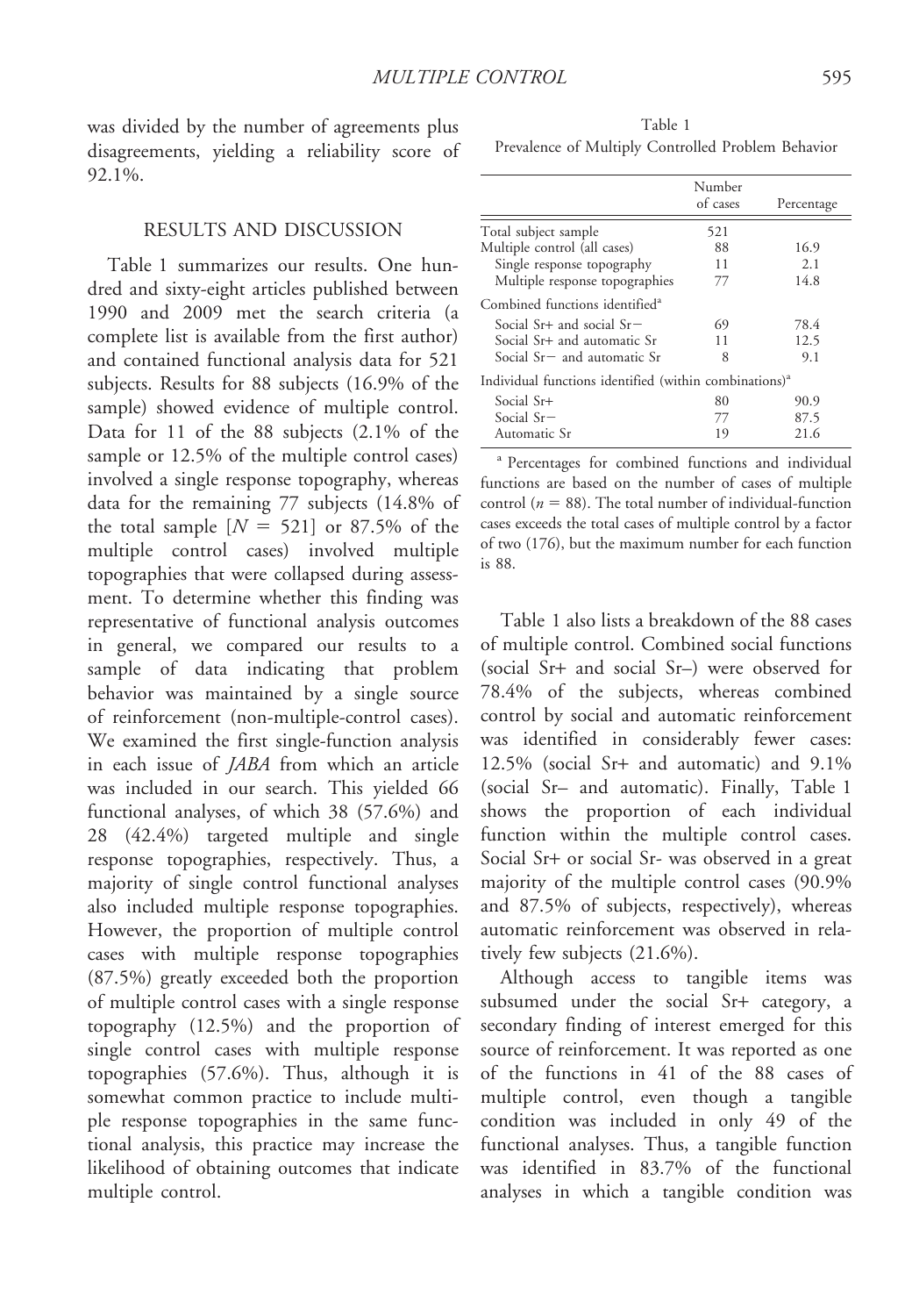conducted. This high proportion may reflect the fact that investigators typically included a tangible condition in a functional analysis based on preliminary information that it was a likely function. Alternatively, results of some research indicate that inclusion of a tangible condition may lead to a false-positive outcome in which behavior not maintained by tangible reinforcement is nevertheless sensitive to it, especially if the tangible items are highly preferred (Galiatsatos & Graff, 2003; Shirley, Iwata, & Kahng, 1999). Of the 41 tangible cases, 24 contributed to the multiple control total because these cases did not also involve maintenance by attention. Given that subjects' problem behavior in these 24 cases was not sensitive to other forms of social Sr+, responding in the tangible condition might not have been indicative of an original maintaining function but, rather, of one that was acquired during assessment. If these 24 cases are subtracted from those that show multiple control, the prevalence of multiply controlled problem behavior decreases from 16.9% to 12.3%. It is possible, however, that attention was not identified as a maintaining reinforcer in these cases because problem behavior was maintained by an idiosyncratic form of attention that was not included in the attention condition (e.g., Kodak, Northup, & Kelley, 2007). Thus, we can only speculate that some cases of multiple control that contained tangible functions may have represented falsepositive outcomes.

In summary, results of the present review suggest that inclusion of multiple response topographies and, to a lesser extent, tests for tangible reinforcement in a functional analysis increase the likelihood of outcomes that suggest multiple control. These practices may hinder identification of the functions of individual problem behaviors and perhaps render overall outcomes uninterpretable. As a result, some topographies of problem behavior may not decrease or may even increase when treatment is implemented (Smith et al., 1993). Given the

varied treatment strategies used or highly specific treatment questions asked in the studies we reviewed, and the fact that many studies included only assessment data, examination of treatment outcome was beyond the scope of this review. Nevertheless, analysis of treatment data may provide additional information about behavioral function. If combined problem behaviors apparently maintained by multiple control all decrease when treatment aimed at multiple sources of maintenance is implemented, reasonable confirmation of multiple control is provided. By contrast, failure to treat some topographies of problem behavior effectively may generate additional hypotheses about maintaining contingencies to serve as the basis for alternative interventions. More definitive information about the relation between multiple problem behavior and multiple control is needed in the form of within-subject comparisons between assessment outcomes for single versus aggregated response topographies. Until these data are available, limiting inclusion of multiple response topographies under the umbrella of ''problem behavior,'' although perhaps more time consuming because it may require separate functional analyses, seems like a prudent way to minimize spurious, multiple control assessment outcomes. If multiple response topographies must be included for the sake of brevity of assessment, which may be the case in some clinical settings, graphing responses separately (e.g., Derby et al., 2000; Richman et al., 1999) may help to reveal functional differences among individual response topographies.

### **REFERENCES**

- Derby, K. M., Hagopian, L., Fisher, W. W., Richman, D., Augustine, M., Fahs, A., et al. (2000). Functional analysis of aberrant behavior through measurement of separate response topographies. Journal of Applied Behavior Analysis, 33, 113–117.
- Galiatsatos, G. T., & Graff, R. B. (2003). Combining descriptive and functional analyses to assess and treat screaming. Behavioral Interventions, 18, 123–138.